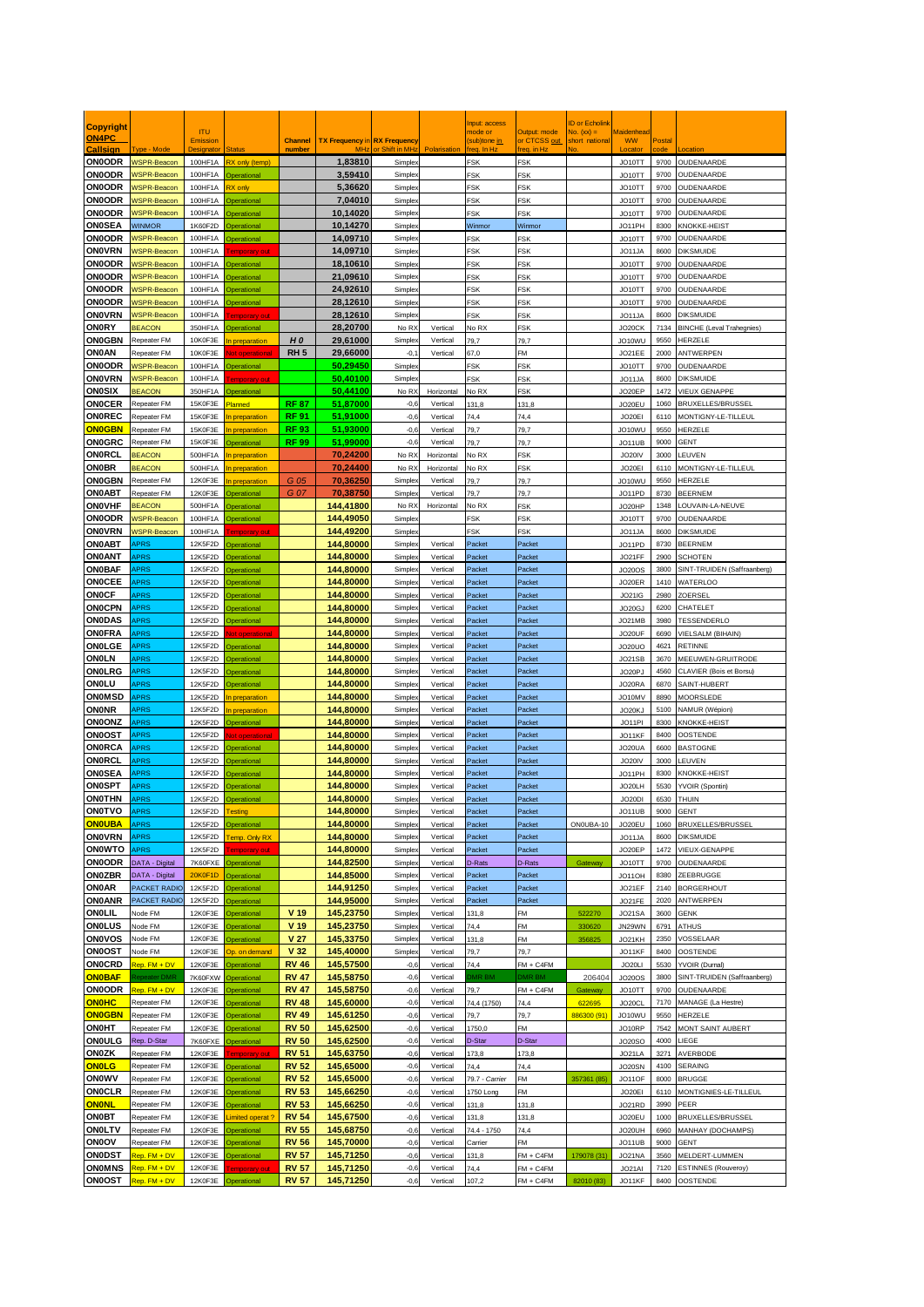| Copyright                      |                                      |                                  |                                           |                                      |                                     |                               |                      | nput: access                 |                                | D or Echolin                |                         |              |                                            |
|--------------------------------|--------------------------------------|----------------------------------|-------------------------------------------|--------------------------------------|-------------------------------------|-------------------------------|----------------------|------------------------------|--------------------------------|-----------------------------|-------------------------|--------------|--------------------------------------------|
| <b>ON4PC</b>                   |                                      | <b>ITU</b><br>Emission           |                                           | <b>Channel</b>                       | <b>TX Frequency in RX Frequency</b> |                               |                      | node or<br>(sub)tone in      | Output: mode<br>or CTCSS out   | Vo. (xx) =<br>short nationa | Maidenhea<br><b>WW</b>  | Postal       |                                            |
| Callsion                       | <b>Type - Mode</b>                   |                                  |                                           | numbe                                | <b>MH</b><br>145.72500              | or Shift in MH                | Polarisation         | rea. In Ha                   | rea, in Ha                     |                             | ocato                   |              |                                            |
| <b>ON0NR</b><br>ONOEPL         | Rep. FM + DV<br>Repeater FM          | 12K0F3E<br>12K0F3E               | <b>Operational</b><br><b>Operational</b>  | <b>RV 58</b><br><b>RV 59</b>         | 145,73750                           | $-0,6$<br>$-0,6$              | Vertical<br>Vertical | 131,8<br>74.4 - 1750         | $FM + C4FM$<br>74.4            | 851424                      | JO20KJ<br><b>JO20SO</b> | 5100<br>4020 | NAMUR (Wépion)<br><b>IEGE</b>              |
| ON0KTK                         | Repeater FM                          | 12K0F3F                          | <b>Operational</b>                        | <b>RV 59</b>                         | 145,73750                           | $-0,6$                        | Vertical             | 79.7 - Carrier               | 79.7                           | 282623 (82                  | JO10OV                  | 8860         | ENDELEDE                                   |
| ONOLU                          | Repeater C4FM                        | 9K36F7W                          | <b>Derational</b>                         | <b>RV 60</b>                         | 145,75000                           | $-0,6$                        | Vertical             | DG-ID 04                     | 24FM                           |                             | JO20QA                  | 6870         | SAINT-HUBERT                               |
| ONOUBA<br>ON0AN                | Rep. FM + DV<br>Rep. FM + DV         | 12K0F3E<br>12K0F3E               | Dperational<br><b>Derational</b>          | <b>RV 60</b><br><b>RV 61</b>         | 145,75000<br>145,76250              | $-0,6$<br>$-0,6$              | Vertical<br>Vertical | 131,8<br>131.8               | $FM + C4FM$<br>$FM + C4FM$     | 17431                       | JO20EU<br>JO21FE        | 1060<br>2020 | BRUXELLES/BRUSSEL<br>ANTWERPEN             |
| ONOFF                          | Repeater FM                          | 12K0F3E                          | Doerational                               | <b>RV 62</b>                         | 145,77500                           | $-0,6$                        | Vertical             | 79,7                         | 79,7                           |                             | JO10MV                  | 8890         | <b>MOORSLEDE</b>                           |
| ONOLB                          | Repeater FM                          | 12K0F3E                          | <b>Operational</b>                        | <b>RV 62</b>                         | 145,77500                           | $-0,6$                        | Vertical             | 131.8 - 1750                 | 131.8                          |                             | JO20SR                  | 3700         | TONGEREN (Vreren)                          |
| <b>ONODP</b><br><b>ONOMSF</b>  | Rep. FM + DV<br><b>Digital Voice</b> | 12K0F3E<br>21K0D1W               | perational<br><b>preparation</b>          | <b>RV 63</b><br><b>U</b> 001         | 145.78750<br>430,01250              | $-0,6$<br><b>Simple</b>       | Vertical<br>Vertical | 131.8<br>Tetra               | $FM + C4FM$<br>Tetra           | Gateway                     | JO21EC<br>JO20EU        | 2850<br>8300 | <b>BOOM</b><br><b>BRUSSELS (Ixelles)</b>   |
| <b>ONOCJP</b>                  | ode DMR                              | 7K60FXE                          | <b>Inerational</b>                        | U 003                                | 430,03750                           | Simple:                       | Vertical             | MF                           | <b>DMF</b>                     |                             | JO10VJ                  | 7370         | DOUR                                       |
| <b>ON0GEN</b>                  | Node FM                              | 12K0F3E                          | <b>Operational</b>                        | U 003                                | 430,03750                           | Simple:                       | Vertical             | 131,8                        | 131,8                          |                             | JO20UX                  | 3630         | MAASMECHELEN                               |
| <b>ON0ZBR</b><br><b>ONOCLR</b> | <b>Digital Voice</b><br>Repeater FM  | <b>22K0D1E</b>                   | n preparation<br><b>Operational</b>       | U 003<br><b>RU 006</b>               | 430.03750<br>430,07500              | Simple:                       | Vertical             | Tetra                        | Tetra<br>FM                    |                             | JO11OH                  | 8380<br>6110 | ZEEBRUGGE<br>MONTIGNIES-LE-TILLEUL         |
| <b>ONOWTO</b>                  | Repeater FM                          | 15K0F3E<br>15K0F3E               | <b>Operational</b>                        | <b>RU 008</b>                        | 430,10000                           | 1,6<br>1,6                    | Vertical<br>Vertical | 1750 Long<br>131,8           | 131,8                          |                             | JO20EI<br>JO20EP        | 1472         | <b>/IEUX-GENAPPE</b>                       |
| ONOTHN                         | Node FM                              | 12K0F3E                          | <b>Operational</b>                        | <b>U010</b>                          | 430,12500                           | Simple:                       | Vertical             | 74,4                         | FM                             | 508488                      | JO21DI                  | 6530         | THUIN                                      |
| <b>ONOVTI</b><br><b>ON0NR</b>  | Repeater FM<br>Node FM               | 15K0F3E<br>12K0F3E               | <b>Operational</b><br><b>preparation</b>  | <b>RU 022</b><br>U 024               | 430,27500                           | 1,6                           | Vertical             | Carrier                      | 79,7                           | 310991 (84)                 | JO10PX                  | 8700<br>5100 | TIELT                                      |
| <b>ON0KTK</b>                  | Repeater FM                          | 15K0F3E                          | <b>Operational</b>                        | <b>RU 026</b>                        | 430,30000<br>430,32500              | <b>Simple</b><br>1,6          | Vertical<br>Vertical | 131.8<br>79,7                | FM<br>79,7                     |                             | JO20KJ<br>JO10OV        | 8860         | <b>VAMUR (Wépion)</b><br>ENDELEDE          |
| ON0HTT                         | Repeater FM                          | 15K0F3E                          | Doerational                               | <b>RU 028</b>                        | 430,35000                           | 1,6                           | Vertical             | 1750 Long                    | FM                             |                             | JO10RP                  | 7542         | MONT SAINT AUBERT                          |
| ON0VBT<br><b>ON0TVM</b>        | Repeater FM                          | 15K0F3E<br><b>20K0F2D</b>        | <b>Operational</b>                        | <b>RU 030</b>                        | 430,37500                           | 1,6                           | Vertical             | Carrier                      | FM                             |                             | JO20CV                  | 1731         | ZELLIK                                     |
| <b>ON0GE</b>                   | <b>PACKET RADIC</b><br>PACKET RADIO  | <b>20K0F2D</b>                   | <b>Operational</b><br><b>Operational</b>  | U 032<br>$U$ 040                     | 430,40000<br>430,50000              | Simple:<br>Simple)            | Vertical<br>Vertical | Packet<br>Packet             | Packet<br>Packet               |                             | JO10UN<br>JO20EL        | 7120<br>6180 | ROUVEROY<br>COURCELLES                     |
| <b>ON0FRA</b>                  | APRS                                 | <b>20K0F2D</b>                   | ot operationa                             | <b>U 041</b>                         | 430,51250                           | <b>Simple</b>                 | Vertical             | Packet                       | Packet                         |                             | JO20UF                  | 6690         | VIELSALM (Bihain)                          |
| ON0TVO                         | APRS                                 | <b>20K0F2D</b><br><b>20K0F2D</b> | emporary out                              | <b>U041</b>                          | 430,51250<br>430,57500              | Simple:                       | Vertical             | Packet                       | Packet                         |                             | JO11UB                  | 9000         | <b>GENT</b>                                |
| <b>ON0SEA</b><br><b>ON0AR</b>  | <b>PACKET RADIO</b><br>PACKET RADIO  | <b>20K0F2D</b>                   | <b>Operational</b><br>Doerational         | U 046<br>U 054                       | 430,67500                           | Simple:<br>Simple:            | Vertical<br>Vertical | Packet<br>Packet             | Packet<br>Packet               |                             | JO11PH<br>JO21EF        | 8300<br>2140 | KNOKKE-HEIST<br>BORGERHOUT                 |
| ON0ANR                         | <b>PACKET RADIO</b>                  | <b>20K0F2D</b>                   | lot operational                           | U 058                                | 430,72500                           | Simple:                       | Vertical             | Packet                       | Packet                         |                             | JO21FE                  | 2020         | ANTWERPEN                                  |
| <b>ON0BAF</b>                  | <b>PACKET RADIO</b>                  | <b>20K0F2D</b>                   | <b>Int</b> operational                    | <b>U068</b>                          | 430,85000                           | <b>Simple</b>                 | Vertical             | Packet                       | Packet                         |                             | <b>JO20OS</b>           | 3800         | SINT-TRUIDEN (Saffraanberg)                |
| <b>ON0ODR</b><br>ONOVHF        | <b>NSPR-Beacon</b><br><b>BEACON</b>  | 100HF1A<br>500HF1A               | <b>lanned</b><br><b>perational</b>        |                                      | 432.30150<br>432,45000              | <b>Simple</b><br>No R)        | Horizontal           | FSK<br>No RX                 | FSK<br>FSK                     |                             | JO10TT<br>JO20HP        | 9700<br>1348 | OUDENAARDE<br>OUVAIN-LA-NEUVE              |
| ON0ABT                         | APRS                                 | 20K0F2D                          | Derational                                | U <sub>200</sub>                     | 432,50000                           | Simple:                       | Vertical             | Packet                       | Packet                         |                             | JO11PD                  | 8730         | <b>BEERNEM</b>                             |
| ONOAIM                         | APRS                                 | <b>20K0F2D</b>                   | n preparation                             | U <sub>200</sub>                     | 432,50000                           | <b>Simple</b>                 | Vertical             | Packet                       | Packet                         |                             | JO11LF                  | 8400         | OOSTENDE                                   |
| ONODAS<br>ON0OST               | APRS<br>APRS                         | <b>20K0F2D</b><br><b>20K0F2D</b> | <b>Operational</b><br>ot operationa       | U <sub>200</sub><br>U <sub>200</sub> | 432,50000<br>432,50000              | Simple:<br>Simple:            | Vertical<br>Vertical | Packet<br>Packet             | Packet<br>Packet               |                             | JO21MB<br>JO11KF        | 3980<br>8400 | TESSENDERLO<br>OOSTENDE                    |
| <b>ONOVRN</b>                  | <b>APRS</b>                          | <b>20K0F2D</b>                   | n preparation                             | U <sub>200</sub>                     | 432,50000                           | Simple:                       | Vertical             | Packet                       | Packet                         |                             | JO11JA                  | 8600         | <b>DIKSMUIDE</b>                           |
| ONODAS                         | <b>PACKET RADIO</b>                  | <b>20K0F2D</b>                   | n preparation                             | <b>U644</b>                          | 438,05000                           | <b>Simple</b>                 | Vertical             | Packet                       | Packet                         |                             | JO21MB                  | 3980         | TESSENDERLO                                |
| <b>ONOMSF</b><br><b>ON0GE</b>  | Digital<br><b>PACKET RADIO</b>       | 21K0D1W<br><b>20K0F2D</b>        | n preparation<br><b>Operational</b>       | U 646<br>U 648                       | 438,07500<br>438,10000              | $-7.6$<br>Simple <sub>x</sub> | Vertical<br>Vertical | Tetra<br>Packet              | Tetra<br>Packet                |                             | JO20EU<br>JO20EL        | 8300<br>6180 | <b>BRUSSELS (Ixelles)</b><br>COURCELLES    |
| ONOONZ                         | PACKET RADIC                         | <b>20K0F2D</b>                   | <b>Derational</b>                         | U 654                                | 438,17500                           | <b>Simple</b>                 | Vertical             | Packet                       | Packet                         |                             | JO11PI                  | 8300         | KNOKKE-HEIST                               |
| <b>ON0SEA</b><br><b>ON0CK</b>  | <b>PACKET RADIO</b><br>Rep. D-Star   | 20K0F2D<br>12K0W9E               | perational<br><b>Planned</b>              | U 654<br><b>RU 656</b>               | 438,17500<br>438,20000              | <b>Simple</b><br>$-7,6$       | Vertical<br>Vertical | Packet<br>D-Star             | Packet<br>Hotspot              | Gateway                     | JO11PH<br>JO10PV        | 8300<br>8710 | KNOKKE-HEIST<br>WIELSBEKE (Ooigem)         |
| ON0HSB                         | Multi Mode                           | 12K0W9E                          | Derational                                | <b>RU 657</b>                        | 438,21250                           | $-7,6$                        | Vertical             | <b>Aulti Mode</b>            | Multi Mode                     | 206702                      | JO20IN                  | 5030         | <b>GEMBLOUX (Sauvenière)</b>               |
| ONOVA                          | All Mode                             | 12K0WXW                          | <b>Derational</b>                         | <b>RU 658</b>                        | 438,22500                           | $-7,6$                        | Vertical             | D-Star                       | D-Star                         | Gateway                     | JO10RV                  | 8790         | WAREGEM                                    |
| ONOLUS<br><b>ON0AAR</b>        | Rep. FM + DV<br>epeater DMF          | 12K0F3E<br>7K60FXE               | <b>Operational</b><br><b>Operational</b>  | <b>RU 659</b><br><b>RU 660</b>       | 438,23750<br>438,25000              | $-7,6$<br>$-7,6$              | Vertical<br>Vertical | <b>MR BM</b><br><b>MR BM</b> | <b>DMR BN</b><br><b>DMR BM</b> | 206908                      | JN29WN<br>JO20KX        | 6791<br>3200 | ATHUS<br>AARSCHOT                          |
| <b>ON0APS</b>                  | epeater DMF                          | 7K60FXE                          | <b>lanned</b>                             | <b>RU 669</b>                        | 438,36250                           | $-7,6$                        | Vertical             | <b>MR BM</b>                 | <b>DMR BM</b>                  | 206105                      | JO21AA                  | 9200         | <b>DENDERMONDE</b> (Appels)                |
| ONOTG                          | Multi Mode                           | 12K0W9E                          | <b>preparation</b>                        | <b>RU 673</b>                        | 438,41250                           | $-7,6$                        | Vertical             | Multi Mode                   | Multi Mode                     |                             | JO20EU                  | 1210         | BRUSSEL                                    |
| ONOCEE<br>ONODP                | Multi Mode<br>Rep. D-Star            | 12K0W9E<br>7K60FXE               | <b>Operational</b><br><b>Operational</b>  | <b>RU 675</b><br><b>RU 677</b>       | 438,43750<br>438,46250              | $-7,6$<br>$-7,6$              | Vertical<br>Vertical | Multi Mode<br>D-Star         | <b>Aulti Mode</b><br>D-Star    | Gateway                     | JO20ER<br>JO21EC        | 1410<br>2850 | <b>NATERLOO</b><br>BOOM                    |
| <b>ON0CVH</b>                  | epeater DMF                          | 7K60FXE                          | <b>Planned</b>                            | <b>RU 679</b>                        | 438,48750                           | $-7,6$                        | Vertical             | MR.                          | <b>DMR-</b>                    | 206502                      | JO20ER                  | 1410         | WATERLOO                                   |
| <b>ON0GBX</b>                  |                                      | 7K60FXW                          | Operational                               | <b>RU 682</b>                        | 438,52500                           | $-7,6$                        | Vertical             |                              |                                | 206015                      | JO20IN                  | 5030         | <b>GEMBLOUX</b>                            |
| ONOBEL<br><b>ON0BEL</b>        | Repeater FM<br>Repeater FM           | 12K0F3E<br>12K0F3E               | <b>Operational</b><br>lanned              | <b>RU 692</b><br><b>RU 692</b>       | 438,65000<br>438,65000              | $-7,6$<br>$-7,6$              | Vertical<br>Vertical | 131,8<br>131,8               | FM<br>131,8                    | 766633,0<br>766633,0        | JO20FV<br>JO20LX        | 1930<br>3271 | ZAVENTEM<br>SCHERPENHEUVEL-Z.              |
| ON0BEL                         | Repeater FM                          | 12K0F3E                          | lanned                                    | <b>RU 692</b>                        | 438,65000                           | $-7,6$                        | Vertical             | 131,8                        | 131,8                          | 766633,0                    | JO10MV                  | 8890         | MOORSLEDE                                  |
| ON0BEL                         | Repeater FM                          | 12K0F3E                          | lanned                                    | <b>RU 692</b>                        | 438,65000                           | $-7,6$                        | Vertical             | 131,8                        | 131,8                          | 766633,0                    | JO20RA                  | 6870         | SAINT HUBERT                               |
| ONOBEL<br><b>ON0GBN</b>        | Repeater FM<br>Repeater FM           | 12K0F3E<br>12K0F3E               | <b>Operational</b><br><b>Operational</b>  | <b>RU 692</b><br><b>RU 696</b>       | 438,65000<br>438,70000              | $-7,6$<br>$-7,6$              | Vertical<br>Vertical | 131,8<br>79,7                | 131,8<br>79,7                  | 766633,0                    | JO21FF<br>JO10WU        | 2900<br>9550 | SCHOTEN<br>HERZELE                         |
| <b>ON0NOK</b>                  | <b>Eneater DMF</b>                   | 7K60FXE                          | n preparation                             | <b>RU 697</b>                        | 438,71250                           | $-7,6$                        | Vertical             | MR BM                        | DMR BM                         |                             | JO21LH                  | 2300         | TURNHOUT                                   |
| <b>ON0ONZ</b><br>ON0RBO        | Repeater FM<br>Repeater FM           | 12K0F3E                          | Doerational                               | <b>RU 698</b><br><b>RU 698</b>       | 438,72500<br>438,72500              | $-7,6$                        | Vertical             | 79,7                         | FM                             |                             | JO11PI                  | 8300         | KNOKKE-HEIST                               |
| ONOLRG                         | Rep. FM + DV                         | 12K0F3E<br>7K60FXE               | <b>Operational</b><br><b>Operational</b>  | <b>RU 699</b>                        | 438,73750                           | $-7,6$<br>$-7,6$              | Vertical<br>Vertical | 1750,0<br>74,4               | FM<br>$FM + C4FM$              |                             | JO30CP<br>JO20PJ        | 4730<br>4560 | RAEREN<br>CLAVIER (Bois et Borsu)          |
| <b>ON0BTS</b>                  | Repeater FM                          | 12K0F3E                          | berational                                | <b>RU700</b>                         | 438,75000                           | $-7,6$                        | Vertical             | 131,8                        | 131,8                          |                             | JO20HU                  | 1301         | WAVRE                                      |
| <b>ONOWL</b><br>ONOCRD         | Rep. FM + DV<br>Rep. FM + DV         | 12K0F3E<br>12K0F3E               | <b>Operational</b><br>n preparation       | <b>RU702</b><br><b>RU 703</b>        | 438,77500<br>438,78750              | $-7,6$<br>$-7,6$              | Vertical<br>Vertical | 79,7                         | $FM + C4FM$<br>$FM + C4FM$     | 409331 (93)                 | JO21BE<br>JO20LI        | 9100<br>5530 | SINT-NIKLAAS<br>YVOIR (Durnal)             |
| <b>ONOORA</b>                  | Rep. FM + DV                         | 12K0F3E                          | <b>Operational</b>                        | <b>RU 704</b>                        | 438,80000                           | $-7,6$                        | Vertical             | 74,4<br>131,8                | $FM + C4FM$                    |                             | JO20CX                  | 1745         | <b>OPWIJK</b>                              |
| <b>ONOODR</b>                  | epeater DMR                          | 7K60FXE                          | <b>Operational</b>                        | <b>RU 705</b>                        | 438,81250                           | $-7,6$                        | Vertical             | <b>DMR BM</b>                | <b>DMR BM</b>                  | 206107                      | JO10TT                  | 9700         | OUDENAARDE                                 |
| <b>ON0ZK</b><br>ON0GAL         | Repeater FM                          | 12K0F3E                          | <b>Operational</b>                        | <b>RU706</b><br><b>RU 707</b>        | 438,82500<br>438,83750              | $-7,6$                        | Vertical             | 131,8                        | 131,8                          |                             | JO21LA                  | 3271         | AVERBODE                                   |
| ON0RCL                         | Repeater DMR<br>Rep. FM + DV         | 7K60FXE<br>12K0F3E               | <b>Operational</b><br><b>Operational</b>  | <b>RU708</b>                         | 438,85000                           | $-7,6$<br>$-7,6$              | Vertical<br>Vertical | DpenDMR<br>131,8             | OpenDMR<br>$FM + C4FM$         | 206310<br>377156 (35)       | JO10WS<br>JO20IV        | 1570<br>3000 | GALMAARDEN<br><b>EUVEN</b>                 |
| ONOLB                          | Rep. D-Star                          | 7K60FXE                          | <b>Operational</b>                        | <b>RU 709</b>                        | 438,86250                           | $-7,6$                        | Vertical             | D-Star                       | D-Star                         |                             | JO20SR                  | 3700         | <b>TONGEREN</b> (Vreren)                   |
| <b>ONOLLV</b><br><b>ON0NWR</b> | <b>Repeater DMR</b>                  | 7K60FXE<br>7K60FXE               | <b>Operational</b><br>Dperational         | <b>RU710</b><br><b>RU711</b>         | 438,87500<br>438,88750              | $-7,6$<br>$-7,6$              | Vertical<br>Vertical | MR BM<br>$MN +$              | DMR BM<br>DMR+                 | 206602<br>206302            | JO20CL<br>JO20JW        | 7170<br>3221 | MANAGE (La Hestre)<br>HOLSBEEK (Nieuwrode) |
| ONOLB                          | Repeater FM                          | 12K0F3E                          | <b>Operational</b>                        | <b>RU712</b>                         | 438,90000                           | $-7,6$                        | Vertical             | 131,8 - 1750                 | 131,8                          | 95950 (33)                  | JO20SR                  | 3700         | TONGEREN (Vreren)                          |
| <b>ON0GBN</b>                  | lepeater DMR                         | 7K60FXE                          | emporary out                              | <b>RU713</b>                         | 438,91250                           | $-7,6$                        | Vertical             | penDMR                       | OpenDMR                        | 206501                      | JO10WU                  | 9550         | HERZELE                                    |
| ON0KB<br>ONOLGE                | Repeater DMR<br>tepeater DMR         | 12K0F3E<br>7K60FXE               | Operational<br><b>Operational</b>         | <b>RU714</b><br><b>RU715</b>         | 438,92500<br>438,93750              | $-7,6$<br>$-7,6$              | Vertical<br>Vertical | MR BM<br><b>MR BM</b>        | DMR BM<br><b>DMR BM</b>        | 206202<br>206800            | JO21CC<br><b>JO20UO</b> | 2880<br>4621 | <b>BORNEM</b><br>RETINNE                   |
| <b>ON0SEA</b>                  | Repeater DMR                         | 7K60FXE                          | <b>Operational</b>                        | <b>RU715</b>                         | 438,93750                           | $-7,6$                        | Vertical             | <b>MRBM</b>                  | <b>DMR BM</b>                  | 206002                      | JO11PH                  | 8300         | KNOKKE-HEIST                               |
| <b>ONODEN</b>                  | Rep. FM + DV                         | 12K0F3E                          | preparation                               | <b>RU716</b>                         | 438,95000                           | $-7,6$                        | Vertical             | 79,7                         | $FM + C4FM$                    |                             | JO21KA                  | 9200         | DENDERMONDE                                |
| ONOMLB<br><b>ON0AND</b>        | epeater DMR<br>Multi Mode            | 7K60FXE                          | <b>Operational</b><br>12K0W9E Operational | <b>RU717</b><br><b>RU719</b>         | 438,96250<br>438,98750              | $-7,6$<br>$-7,6$              | Vertical<br>Vertical | <b>DMR BM</b><br>penDMR      | <b>DMR BM</b><br>OpenDMR       | 206402<br>206210            | JO20RX<br>JO21EF        | 3600<br>2000 | GENK<br>ANTWERPEN                          |
|                                |                                      |                                  |                                           |                                      |                                     |                               |                      |                              |                                |                             |                         |              |                                            |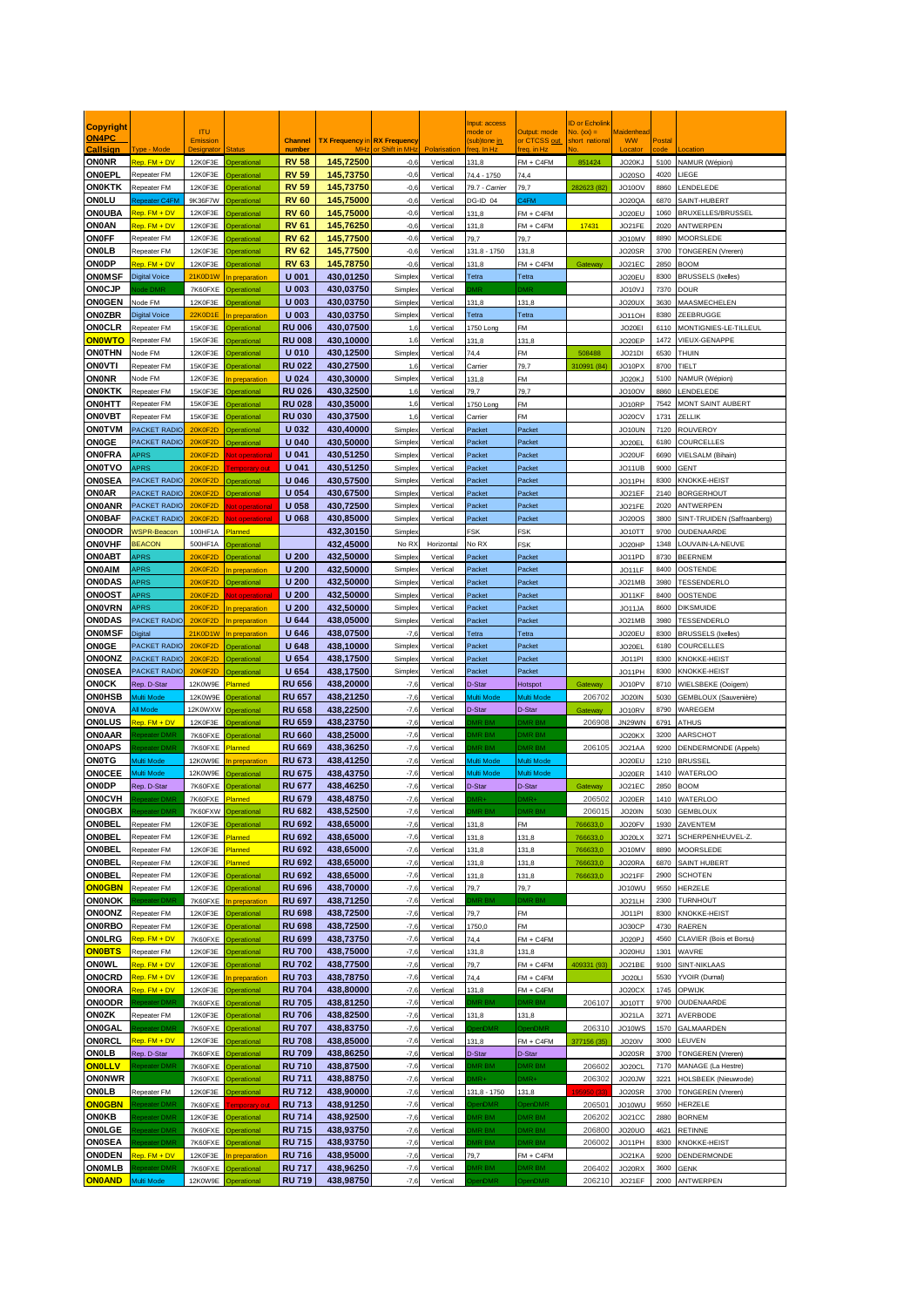| <b>Copyright</b><br>ON4PC           |                                | <b>ITU</b>         |                                          |                                |                                     |                          |                      | nput: access<br>node or  | utput: mode                      | D or Echolink<br>$\log(x) =$ | <b>Aaidenhea</b>        |              |                                                              |
|-------------------------------------|--------------------------------|--------------------|------------------------------------------|--------------------------------|-------------------------------------|--------------------------|----------------------|--------------------------|----------------------------------|------------------------------|-------------------------|--------------|--------------------------------------------------------------|
| allsian                             | vne - Mode                     | <b>Emission</b>    |                                          | <b>Channel</b><br>numbe        | <b>TX Frequency in RX Frequency</b> |                          |                      | sub)tone in              | CTCSS out<br>$a$ . in Hz         | hort nationa                 | <b>WW</b>               | osta         |                                                              |
| <b>ON</b>                           | Multi Mode                     | 12K0               | Temporary                                | <b>RU720</b>                   | 439,00000                           | $-7.6$                   | Vertical             | Multi Mode               | Multi Mode                       |                              |                         |              | Frequency-pair reserved for temporary use: The testing of ma |
| <b>ON0HVL</b>                       | beater DMI                     | 7K60FXE            | preparatio                               | <b>RU721</b>                   | 439,01250                           | $-7,6$                   | Vertical             | R BM                     | MR BM                            |                              | JO10KS                  | 2980         | HEUVELLAND (Wijtschate)                                      |
| <b>ON0CF</b>                        | eater DMI                      | 7K60FXE            | erationa                                 | <b>RU 722</b>                  | 439,02500<br>439.02500              | $-7,6$                   | Vertical             | <b>IR RM</b>             | <b>MR BM</b>                     |                              | <b>JO21IG</b>           | 2980         | ZOERSEL                                                      |
| <b>ONORCA</b><br><b>ONODEN</b>      | ep. FM + DV<br>eater DM        | 12K0F3E<br>7K60FXE | lanned<br><b>Operational</b>             | <b>RU 722</b><br><b>RU 723</b> | 439,03750                           | $-7,6$<br>$-7,6$         | Vertical<br>Vertical | 74,4<br><b>MOMF</b>      | $FM + C4FM$<br>enDMR             | 206102                       | JO20UA<br>JO21KA        | 6600         | <b>BASTOGNE</b><br>9200 DENDERMONDE                          |
| <b>ONOLIR</b>                       | Rep. D-Star                    | 7K60FXE            | perational                               | <b>RU 724</b>                  | 439,05000                           | $-7,6$                   | Vertical             | D-Star                   | D-Star                           | Gateway                      | JO21HC                  | 2500         | <b>LIER</b>                                                  |
| <b>ON0BAF</b>                       | eater DN                       | 7K60FXE            | Operationa                               | <b>RU 725</b>                  | 439,06250                           | $-7,6$                   | Vertical             | <b>IR BM</b>             | MR BM                            | 20641                        | <b>JO20OS</b>           | 3800         | SINT-TRUIDEN (Saffraanberg)                                  |
| <b>ON0ODS</b>                       | lulti Mode                     | 12K0W9E            | perational                               | <b>RU 725</b>                  | 439,06250                           | $-7,6$                   | Vertical             | enDMF                    | enDMR                            | 20610                        | JO10TT                  | 9700         | <b>OUDENAARDE</b> (Mater)                                    |
| ONOWAL                              | $BD. FM + DV$                  | 12K0F3E            | perational                               | <b>RU 726</b>                  | 439,07500                           | $-7,6$                   | Vertical             | 131.8                    | $FM + C4FM$                      | Gateway                      | JO21FB                  |              | 2800 MECHELEN (Walem)                                        |
| <b>ON0GRC</b>                       | eater DM<br>$en. FM + DV$      | 7K60FXE<br>12K0F3E | perational                               | <b>RU 727</b>                  | 439,08750                           | $-7,6$                   | Vertical             | 744                      | <b>InDMF</b>                     | 206101                       | JO11UB                  | 9000<br>4800 | <b>GENT</b><br><b>VERVIERS</b>                               |
| <b>ONOVE</b><br><b>ONOTLO</b>       | Repeater FM                    | 12K0F3E            | erationa<br><b>Operational</b>           | <b>RU 727</b><br><b>RU728</b>  | 439,08750<br>439,10000              | $-7,6$<br>$-7,6$         | Vertical<br>Vertical | 131,8                    | $FM + C4FM$<br>131,8             | 429437                       | JO20WC<br>JO20LX        | 3271         | SCHERPENHEUVEL-Z.                                            |
| ONOMLB                              | ep. FM + DV                    | 12K0F3E            | nporary                                  | <b>RU729</b>                   | 439,11250                           | $-7,6$                   | Vertical             | 131.8                    | $FM + C4FM$                      |                              | JO20RX                  | 3600         | <b>GENK</b>                                                  |
| <b>ONOCPS</b>                       | ater DM                        | 7K60FXE            | perational                               | <b>RU 729</b>                  | 439,11250                           | $-7,6$                   | Vertical             | <b>JR RM</b>             | <b>MR RM</b>                     | Gateway                      | JO20FJ                  | 6000         | CHARLEROI                                                    |
| <b>ON0HVL</b>                       | Repeater FM                    | 12K0F3E            | n preparation                            | <b>RU 730</b>                  | 439,12500                           | $-7,6$                   | Vertical             | 79.7                     | 79.7                             |                              | JO10KS                  | 2980         | HEUVELLAND (Wijtschate)                                      |
| <b>ON0NOL</b>                       | <b>Aulti Mode</b>              | 12K0W9E            | berational                               | <b>RU 732</b>                  | 439,15000                           | $-7,6$                   | Vertical             | 131,8                    | 131,8                            |                              | JO21RF                  |              | 3900 PELT (Overpelt)                                         |
| <b>ON0ODS</b>                       | Repeater FM                    | 12K0W9E            | berational                               | <b>RU 732</b><br><b>RU 733</b> | 439,15000                           | $-7,6$<br>$-7,6$         | Vertical             | 79.7<br><b>IR RM</b>     | FM<br>MR BM                      |                              | JO10TT                  | 9700<br>8710 | <b>OUDENAARDE</b> (Mater)<br>WIELSBEKE (Ooigem)              |
| <b>ON0CK</b><br><b>ON0LRG</b>       | eater DN<br>eater DN           | 12K0W9E<br>7K60FXE | lanned<br>erationa                       | <b>RU 733</b>                  | 439,16250<br>439,16250              | $-7,6$                   | Vertical<br>Vertical | <b>IR BM</b>             | MR BM                            | 20600<br>20680               | JO10PV<br>JO20PJ        | 4560         | CLAVIER (Bois et Borsu)                                      |
| <b>ON0BA</b>                        | Repeater FM                    | 12K0F3E            | preparatio                               | <b>RU 734</b>                  | 439,17500                           | $-7,6$                   | Vertical             | 131.8                    | 131,8                            | 29437 (1                     | JO20KS                  |              | 3320 HOEGAARDEN                                              |
| <b>ON0LN</b>                        | <b>Iulti Mode</b>              | 12K0W9E            | perational                               | <b>RU 735</b>                  | 439,18750                           | $-7,6$                   | Vertical             | <b><i>Aulti Mode</i></b> | <b>Aulti Mode</b>                | 20640                        | <b>JO21SB</b>           | 3670         | MEEUWEN-GRUITRODE                                            |
| <b>ON0MSD</b>                       | eater DM                       | 7K60FXE            | perationa                                | <b>RU 735</b>                  | 439,18750                           | $-7,6$                   | Vertical             | <b>IR RM</b>             | MR BM                            | 20600                        | JO10MV                  | 8890         | <b>MOORSLEDE</b>                                             |
| <b>ONOCJP</b>                       | eater DM                       | 7K60FXE            | <b>Planned</b>                           | <b>RU 736</b>                  | 439.20000                           | $-7,6$                   | Vertical             |                          | MR                               |                              | JO10VJ                  |              | 7370 DOUR                                                    |
| <b>ON0ZK</b>                        | lulti Mode                     | 12K0W9E            | norar                                    | <b>RU736</b>                   | 439,20000                           | $-7,6$                   | Vertical             | 131.8                    | <b>FM</b>                        |                              | JO21LA                  |              | 3271 AVERBODE                                                |
| <b>ON0LGE</b><br><b>ON0VRN</b>      | ep. FM + DV<br>ater DN         | 12K0F3E<br>7K60FXE | perational<br>nation                     | <b>RU 737</b><br><b>RU 737</b> | 439,21250<br>439,21250              | $-7,6$<br>$-7,6$         | Vertical<br>Vertical | 74.4<br><b>JR RM</b>     | $FM + C4FM$<br>MR RM             | Gateway<br>206003            | <b>JO20UO</b><br>JO11JA | 4621<br>8600 | <b>RETINNE</b><br><b>DIKSMUIDE</b>                           |
| <b>ONOUBA</b>                       | tep. FM + DV                   | 12K0F3E            | perational                               | <b>RU 738</b>                  | 439,22500                           | $-7,6$                   | Vertical             | 131.8                    | $FM + C4FM$                      | 577437 (1)                   | JO20EU                  |              | 1060 BRUXELLES/BRUSSEL                                       |
| <b>ONOCK</b>                        | $BD. FM + DV$                  | 12K0W9E            | <b>lanned</b>                            | <b>RU 739</b>                  | 439,23750                           | $-7,6$                   | Vertical             | 79.7 + C4FM              | $FM + C4FM$                      |                              | JO10PV                  | 8710         | WIELSBEKE (Ooigem)                                           |
| <b>ON0LUS</b>                       | eater DMI                      | 7K60FXE            | perationa                                | <b>RU 739</b>                  | 439,23750                           | $-7,6$                   | Vertical             |                          | <b>JR BM</b>                     | 206908                       | JN29WN                  | 6791         | <b>ATHUS</b>                                                 |
| <b>ON0GRC</b>                       | ep. FM + DV                    | 12K0F3E            | nerationa                                | <b>RU740</b>                   | 439,25000                           | $-7,6$                   | Vertical             | 79.7                     | $FM + C4FM$                      |                              | JO11UB                  | 9000         | <b>GENT</b>                                                  |
| ONODIL                              | ater DM                        | 7K60FXW            | Planned                                  | <b>RU 741</b>                  | 439,26250                           | $-7,6$                   | Vertical             | <b>MOMF</b>              | <b>nDMR</b>                      | 20630                        | JO20DU                  | 1700         | <b>DILBEEK</b>                                               |
| <b>ONOLIR</b>                       | Rep. D-Star                    | 7K60FXE            | perationa                                | <b>RU 743</b>                  | 439,28750                           | $-7,6$                   | Vertical             | D-Star                   | D-Star                           | <b>Gateway</b>               | JO21HC                  | 2500         | LIER                                                         |
| <b>ON0OST</b><br><b>ON0BE</b>       | Repeater FM<br>ater DM         | 12K0F3E<br>7K60FXE | erationa<br>perational                   | <b>RU 744</b><br><b>RU 745</b> | 439,30000<br>439,31250              | $-7,6$<br>$-7,6$         | Vertical<br>Vertical | 79.7<br><b>AR BM</b>     | <b>FM</b><br>MR BM               | 82010 (83<br>20680           | JO11KF<br>JO20WG        | 8400<br>4990 | OOSTENDE<br>LIERNEUX                                         |
| <b>ONODEN</b>                       | DV + slow DD                   | 7K60FXE            | n preparatio                             | <b>RU 745</b>                  | 439,31250                           | $-7,6$                   | Vertical             | D-Star                   | D-Star                           | <b>Gateway</b>               | JO21KA                  |              | 9200 DENDERMONDE                                             |
| <b>ONOCS</b>                        | Repeater FM                    | 12K0F3E            | perational                               | <b>RU 746</b>                  | 439,32500                           | $-7,6$                   | Vertical             | 1750,0                   | FM                               |                              | JN29KW                  | 5575         | <b>GEDINNE</b>                                               |
| ON0AN                               | Repeater FM                    | 12K0F3E            | <b>Operational</b>                       | <b>RU748</b>                   | 439,35000                           | $-7,6$                   | Vertical             | 131.8                    | 131.8                            | 45573 (21)                   | JO21EE                  | 2000         | ANTWERPEN                                                    |
| <b>ON0BE</b>                        | ep. FM + DV                    | 12K0F3E            | perational                               | <b>RU 749</b>                  | 439,36250                           | $-7,6$                   | Vertical             | 74,4                     | $FM + C4FM$                      | Gateway                      | JO20WG                  | 4990         | LIERNEUX                                                     |
| <b>ON0FF</b>                        | Repeater FM                    | 12K0F3E            | berational                               | <b>RU 750</b>                  | 439,37500                           | $-7,6$                   | Vertical             | 79.7                     | 79.7                             | 99123 (81                    | JO10MV                  | 8890         | <b>MOORSLEDE</b>                                             |
| <b>ONOPHI</b>                       | Repeater FM                    | 12K0F3E            | erational                                | <b>RU 750</b>                  | 439,37500                           | $-7,6$                   | Vertical             | 1750,0                   | FM                               |                              | JO20GE                  | 5600         | PHILIPPEVILLE                                                |
| <b>ON0EPN</b>                       | ater DN<br>ep. FM + DV         | 7K60FXE<br>12K0F3E | preparatio                               | <b>RU 751</b>                  | 439,38750                           | $-7,6$                   | Vertical             | 744                      |                                  | 20630                        | JO20OX                  | 3560         | LUMMEN                                                       |
| <b>ONOCJP</b><br><b>ON0SNW</b>      | <b>Iulti Mode</b>              | 12K0W9E            | preparation<br>perational                | <b>RU 751</b><br><b>RU 752</b> | 439,38750<br>439,40000              | $-7,6$<br>$-7,6$         | Vertical<br>Vertical | <b>Aulti Mode</b>        | $FM + C4FM$<br><b>Aulti Mode</b> | 20610                        | JO10VJ<br>JO21BE        | 9100         | 7370 DOUR<br>SINT-NIKLAAS                                    |
| <b>ON0OST</b>                       | ater DM                        | 7K60FXE            | nerationa                                | <b>RU 753</b>                  | 439,41250                           | $-7,6$                   | Vertical             | <b>AD RM</b>             | MR RM                            | 20601                        | JO11KF                  | 8400         | OOSTENDE                                                     |
| <b>ON0OSB</b>                       | ep. FM + DV                    | 12K0F3E            | <b>Operational</b>                       | <b>RU 755</b>                  | 439,43750                           | $-7,6$                   | Vertical             | 79,7                     | $FM + C4FM$                      |                              | <b>JO11OG</b>           | 8000         | <b>BRUGGE</b>                                                |
| ONOPLL                              | Rep. D-Star                    | 7K60FXE            | <b>Operational</b>                       | <b>RU 755</b>                  | 439,43750                           | $-7,6$                   | Vertical             | D-Star                   | D-Star                           | Gateway                      | JO20CL                  |              | 7170 MANAGE (La Hestre)                                      |
| <b>ONODST</b>                       | Rep. D-Star                    | 7K60FXE            | perational                               | <b>RU 756</b>                  | 439,45000                           | $-7,6$                   | Vertical             | D-Star                   | D-Star                           | Gateway                      | JO21NA                  | 3560         | MELDERT-LUMMEN                                               |
| <b>ON0VRN</b>                       | Repeater FM                    | 12K0F3E            | perationa                                | <b>RU 756</b>                  | 439,45000                           | $-7,6$                   | Vertical             | 797                      | 79.7                             |                              | JO11JA                  | 8600         | <b>DIKSMUIDE</b>                                             |
| <b>ON0BE</b>                        | Rep. D-Star                    | 7K60FXE            | perational                               | <b>RU 757</b>                  | 439,46250                           | $-7,6$                   | Vertical             | 74.4                     | $FM + C4FM$                      | Gateway                      | JO20WG                  | 4990         | LIERNEUX                                                     |
| ONODP                               | eater DN                       | 7K60FXE            | perationa                                | <b>RU 757</b>                  | 439,46250                           | $-7,6$                   | Vertical             | <b>JR RM</b>             | <b>MR BM</b>                     | 20620                        | JO21EC                  | 2850         | MOOE                                                         |
| <b>ONOLG</b>                        | Repeater FM                    | 12K0F3E            | <b>Operational</b>                       | <b>RU 758</b>                  | 439,47500                           | $-7,6$                   | Vertical             | 74,4                     | 74,4                             | 87696 (42                    | JO20SN                  | 4100         | <b>SERAING</b>                                               |
| ONOTHN DV + slow DD<br><b>ONONR</b> | Repeater FM                    | 6K25F1D<br>12K0F3E | <b>Operational</b><br><b>Operational</b> | <b>RU759</b><br><b>RU 760</b>  | 439,48750<br>439,50000              | $-7.6$                   | Vertical<br>Vertical | D-Star<br><b>DCS 074</b> | D-Star<br>$FM + C4FM$            | Gateway                      | JO21DI<br>JO20KJ        |              | 6530 THUIN                                                   |
| <b>ON0OST</b>                       | Rep. D-Star                    | 7K60FXE            | Operational                              | <b>RU760</b>                   | 439,50000                           | $-7,6$<br>$-7,6$         | Vertical             | D-Star                   | D-Star                           |                              | JO11LF                  |              | 5100 NAMUR (Wépion)<br>8400 OOSTENDE                         |
| <b>ON0TVA</b>                       | Rep. D-Star                    | 7K60FXE            | estina                                   | <b>RU 761</b>                  | 439,51250                           | $-7,6$                   | Vertical             | D-Star                   | D-Star                           |                              | JO20ET                  |              | 1190 BRUXELLES/BRUSSEL                                       |
| <b>ONOULG</b> Rep. D-Star           |                                | 7K60FXE            | <b>Operational</b>                       | <b>RU762</b>                   | 439,52500                           | $-7,6$                   | Vertical             | D-Star                   | D-Star                           |                              | <b>JO20SO</b>           |              | 4000 LIEGE                                                   |
| <b>ONONR</b>                        | peater DM                      | 7K60FXE            | <b>Operational</b>                       | <b>RU 763</b>                  | 439,53750                           | $-7,6$                   | Vertical             | <b>AR BM</b>             | MR BM                            | 206700                       | JO20KJ                  |              | 5100 NAMUR (Wépion)                                          |
| <b>ON0ESC</b>                       | Rep. D-Star                    | 7K60FXE            | perational                               | <b>RU 764</b>                  | 439,55000                           | $-7,6$                   | Vertical             | D-Star                   | D-Star                           |                              | <b>JO20OA</b>           | 6890         | LIBIN (Transinne)                                            |
| <b>ON0AIM</b>                       | <b>Rep.</b> FM + DV            | 12K0F3E            | t operati                                | <b>RU 765</b>                  | 439,56250                           | $-7,6$                   | Vertical             | 79,7                     | $FM + C4FM$                      | Gateway                      | JO11LF                  |              | 8400 OOSTENDE                                                |
| <b>ONOCPS</b>                       | Multi Mode                     | 12K0W9E            | preparatio                               | <b>RU 765</b>                  | 439,56250                           | $-7,6$                   | Vertical             | Multi Mode               | Multi Mode                       | Gateway                      | JO20FJ                  |              | 6000 CHARLEROI                                               |
| <b>ON0OST</b>                       | Rep. FM + DV                   | 12K0F3E            | <b>Operational</b>                       | <b>RU 765</b>                  | 439,56250                           | $-7,6$                   | Vertical             | 79.7                     | $FM + C4FM$                      | Gateway                      | JO11KF                  |              | 8400 OOSTENDE                                                |
| <b>ONOLUS</b>                       | Rep. D-Star                    | 7K60FXE            | Operational                              | <b>RU 766</b>                  | 439,57500                           | $-7,6$                   | Vertical             | D-Star                   | D-Star                           | Gateway                      | JN29WN                  | 6791         | <b>ATHUS</b>                                                 |
| <b>ON0LGE</b><br><b>ONOWV</b>       | Rep. D-Star<br>eater DMI       | 7K60FXE<br>7K60FXE | norary<br><b>Operational</b>             | <b>RU 767</b><br><b>RU 767</b> | 439,58750<br>439,58750              | $-7,6$<br>$-7,6$         | Vertical<br>Vertical | D-Star<br><b>ARBM</b>    | D-Star<br>MR BM                  | Gateway<br>206012            | <b>JO20UO</b><br>JO11OF | 4621<br>8000 | <b>RETINNE</b><br><b>BRUGGE</b>                              |
|                                     | <b>ONOBAF</b> PACKET RADIO     | 20K0F2D            | operat                                   | <b>U788</b>                    | 439,85000                           | Simple)                  | Vertical             | Packet                   | Packet                           |                              | JO20OU                  |              | 3800 SINT-TRUIDEN                                            |
| <b>ON0AN</b>                        | PACKET RADIO                   | OK0F2D             | <b>Operational</b>                       | U 792                          | 439,90000                           | <b>Simple</b>            | Vertical             | Packet                   | Packet                           |                              | JO21EE                  | 2000         | <b>ANTWERPEN</b>                                             |
|                                     | <b>ONOFRA</b> PACKET RADIO     | 20K0F2D            | ot operatio                              | <b>U796</b>                    | 439,95000                           | Simple)                  | Vertical             | Packet                   | Packet                           |                              | JO20UF                  |              | 6690 VIELSALM (Bihain)                                       |
| <b>ONOCEE</b>                       | Node - Paging                  |                    | 20K0F1D Planned                          | <b>U799</b>                    | 439,98750                           | Simple)                  | Vertical             | No RX                    | POCSAG                           |                              | JO20ER                  |              | 1410 WATERLOO                                                |
| <b>ON0LGE</b>                       | Node - Paging                  | 20K0F1D            | Planned                                  | <b>U799</b>                    | 439,98750                           | Simple)                  | Vertical             | No RX                    | POCSAG                           |                              | JO20UO                  |              | 4621 RETINNE                                                 |
| <b>ON0ODS</b>                       | Node - Paging                  | 20K0F1D            | Operational                              | <b>U 799</b>                   | 439,98750                           | <b>Simple</b>            | Vertical             | No RX                    | POCSAG                           |                              | JO10TT                  | 9700         | <b>OUDENAARDE</b> (Mater)                                    |
| <b>ON0SEA</b>                       | Node - Paging                  | OKOF1D             | Operational                              | <b>U799</b>                    | 439,98750                           | Simple:                  | Vertical             | No RX                    | <b>POCSAG</b>                    |                              | JO11PH                  |              | 8300 KNOKKE-HEIST                                            |
| <b>ONOVDS</b><br><b>ON0VRN</b>      | Node - Paging<br>Node - Paging | 20K0F1D<br>20K0F1D | Operational                              | <b>U 799</b><br><b>U799</b>    | 439,98750<br>439,98750              | Simple:<br><b>Simple</b> | Vertical<br>Vertical | No RX<br>No RX           | POCSAG<br><b>OCSAG</b>           |                              | JO11SB<br>JO11JA        |              | 9850 NEVELE<br>8600 DIKSMUIDE                                |
| <b>ON0HTB</b>                       | <b>ATV</b>                     | 6M00F3F            | emporary ou<br>porary out                |                                | 1275,00000                          | Remarks                  |                      | <b>ATV</b>               |                                  |                              | JO11PC                  | 8020         | OOSTKAMP (Hertsberge)                                        |
| <b>ON0MCL</b>                       | <b>VTAC</b>                    | 6M00F3F            | Operational                              |                                | 1275,00000                          |                          | Horizontal           | <b>DATV</b>              | DATV                             |                              | JO21FA                  |              | 2800 MECHELEN                                                |
| <b>ON0TVM</b>                       | ATV                            | 22M0F3F            | Operational                              |                                | 1275,00000                          | Remarks                  |                      | ATV                      |                                  |                              | JO10UN                  |              | 7120 ROUVEROY                                                |
| <b>ONOCTV</b>                       | <b>NTV - DATV</b>              | 20M0F3F            | <b>Operational</b>                       |                                | 1280,00000                          | 2335,00000               | Horizontal           | <b>DATV</b>              | DATV                             |                              | JO20EI                  |              | 6110 MONTIGNIES-LE-TILLEUL                                   |
| <b>ON0SNW</b>                       | <b>DATV</b>                    | 10M0F1F            | <b>Operational</b>                       |                                | 1282,00000                          | Remarks                  | Horizontal           | DATV                     | DATV                             |                              | JO21BE                  |              | 9100 SINT-NIKLAAS                                            |
| <b>ON0BL</b>                        | <b>ATV</b>                     | 6M00F3F            | <b>Operational</b>                       |                                | 1293,75000                          | 2335,00000               |                      | DATV                     | DATV                             |                              | JO11NH                  |              | 8370 BLANKENBERGE                                            |
| <b>ON0EME</b>                       | <b>BEACON</b>                  | 500HF1A            | perational                               |                                | 1296,00000                          | No RX                    | LHCP                 | No RX                    | FSK                              |                              | JO21JG                  | 2275         | LILLE                                                        |
| <b>ONONR</b>                        | <b>BEACON</b>                  |                    | 500HF1A Operational                      |                                | 1296,85700                          | No RX                    | Horizontal           | No RX                    | <b>FSK</b>                       |                              | JO20KJ                  |              | 5100 NAMUR (Wépion)                                          |